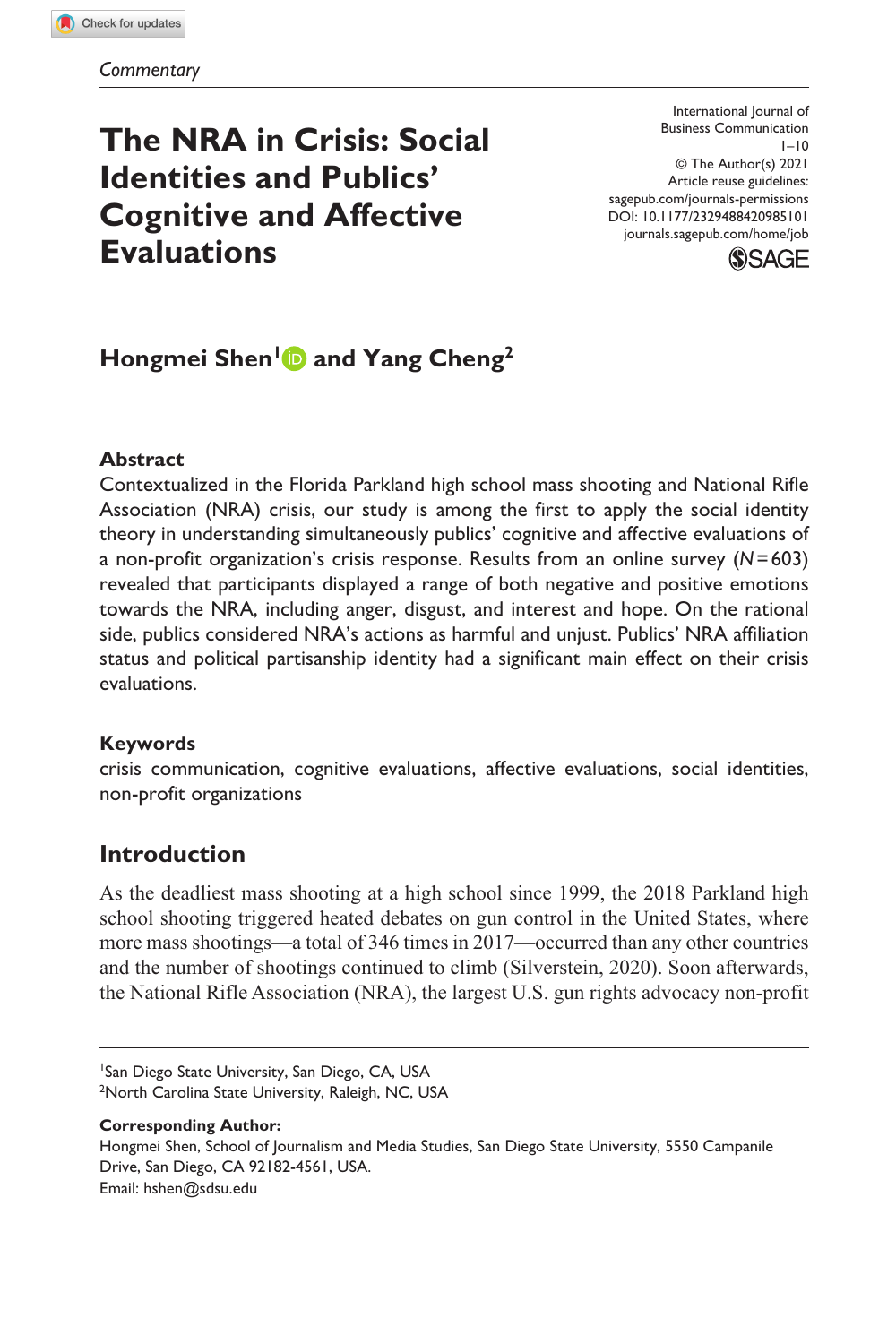organization (NPO), filed a lawsuit to challenge a Florida bill to raise the minimum age for rifle purchase to 21 (Lee, 2018). Immediately following the NRA's response, American publics reacted differently toward the NRA, in terms of rational evaluations and emotional responses, including trending hashtags such #BoycottNRA. NRA members differ from non-NRA members in political views, gun rights support, and firearm use (Parker, 2017). Consequently, it is interesting to explore how publics with different backgrounds, such as political partisanships and NRA memberships, may rationally and emotionally react to this NPO in a crisis situation. Whether publics' political and social group identities may interact with each other and influence their perceptions toward the NRA remains unknown. Theoretical and practical insights from these questions will shed light on the web of relationships between NPOs and their stakeholders, ranging from non-members to volunteers and donors, and provide guidance on NPO crisis communication.

To answer these questions, this study conducted an online survey (*N*=603) in the United States. The primary goal is to contribute to organizational crisis communication and NPO research in three ways: (a) enhancement of crisis communication research on NPOs by exploring publics' cognitive as well as affective evaluations in a high profile crisis, (b) enrichment of current NPO theorizing by applying social identity theory, which may shed light on NPO crisis management in the aftermath of mass shootings and other traumatic events, and (c) illustration of the impacts of political partisanship and group social identity on affective and cognitive public evaluations toward an NPO (i.e., the NRA), potentially benefiting NPO communication professionals with measurement of political influences underpinning public emotions and opinions.

### **Literature Review**

Scholarship on crisis communication has long focused on crisis responses and their effects on image repairs in a *corporate* setting from an organizational perspective, showing little interests in NPOs (Benoit, 1997; Coombs, 2014). Further, the majority of crisis communication research examines publics' cognitive or rational evaluations of crisis situations, exemplified by the situational crisis communication theory (SCCT) and image repair theory. Alternatively, a growing group of studies have contended for the strategic importance of assessing publics' affective evaluations in crises, such as anger, sympathy, and fear, and pertinent organizational response strategies (e.g., Jin, Liu, Anagondahalli, & Austin, 2014). Few studies have investigated the antecedents of both cognitive and affective evaluations, although naturally human beings' decision-making process is guided by both our rationality and emotions (Halinen & Tähtinen, 2002). Therefore, our study sought to explore predictors of publics' cognitive and affective evaluations, such as publics' identities, in a nonprofit context. We herein provide a brief review of NPOs and crisis communication, cognitive and affective crisis evaluations, and lastly social identities as they relate to publics' evaluations.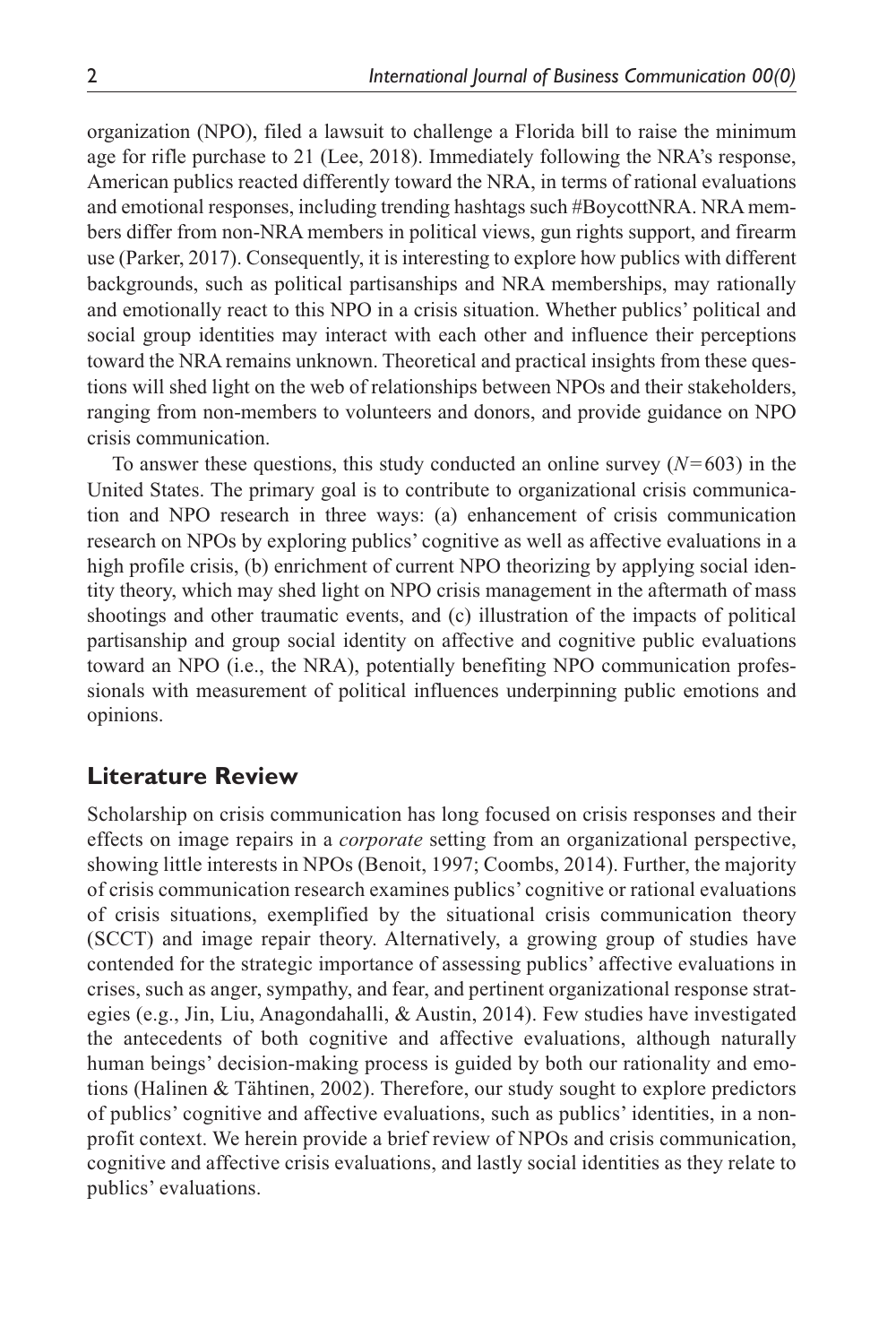#### *Crisis Communication by NPOs*

NPOs have received limited attention from strategic communication scholars (e.g., Lewis, 2005; Sisco, 2012). As Sisco (2012) summarized, NPOs vary from corporation as they are not driven by return on investment; instead they deeply connect with publics and act in accordance with the values of communities, the fabric of which intertwines with publics' various social identities. When crises occur, NPOs can especially become vulnerable, jeopardizing fundraising revenues or even the organizations' very existence. Thus, there is a need to expand current crisis communication research to NPOs and advance our understanding of the mechanisms whereby publics' political and social identities may influence their cognitive and affective reactions toward NPOs in a crisis situation.

### *Cognitive and Affective Crisis Evaluations*

Publics' cognitive evaluations of a crisis refer to their rational assessment of the situation, comprising their conflict judgment and unfairness perceptions (Yang, Sivadas, Kang, & Oh, 2012). Crisis situations consist of conflict and negotiations. Publics usually consider the extent to which organizations' actions harm their lives and show a lack of concerns for public interests. Such conflict judgment perceptions in a crisis often result in relationship dissolutions (Dwyer & Tanner, 2009). On the other hand, publics' unfairness perceptions reflect a state when publics feel the organization's "treatment or suggested conditions are inadequate, in comparison with those toward other partners" (Yang et al., 2012, p. 1108). Publics evaluate the consistency and bias in an organization's stance and actions in a crisis. To add to the body of knowledge on precursors to publics' rational evaluations of crisis, we examined both rational conflict judgment and unfairness assessment.

Relatedly, emotions abound in a crisis, including anger, sadness, outrage, fright, anxiety, and sympathy (Jin et al., 2014). In crisis situations, emotions operate as publics' affective evaluations of the situation, guiding their decision-making process to make sense of and respond to the crisis. Past research has primarily focused on negative emotions. More recently, researchers have also begun to explore potential positive emotions in crisis. For example, Fredrickson (2013) found both negative and positive emotions in people's affective responses to the September 11 terrorist attacks, such as sympathy, gratitude, interest, love, and anger. Kim and Niederdeppe (2013) similarly uncovered positive emotions (interest, alertness, and curiosity) in an H1N1 influenza pandemic on a university campus. To continue this thread of research, we explored both positive and negative affective evaluations in a crisis situation.

#### *Social Identities and Public Evaluations of NPOs in Crises*

Social identity theory posits that individuals' sense of pride and self-esteem derive from their group memberships (Tajfel & Turner, 1979). Previous social identity research has examined how personal traits such as race, nationality, gun ownership,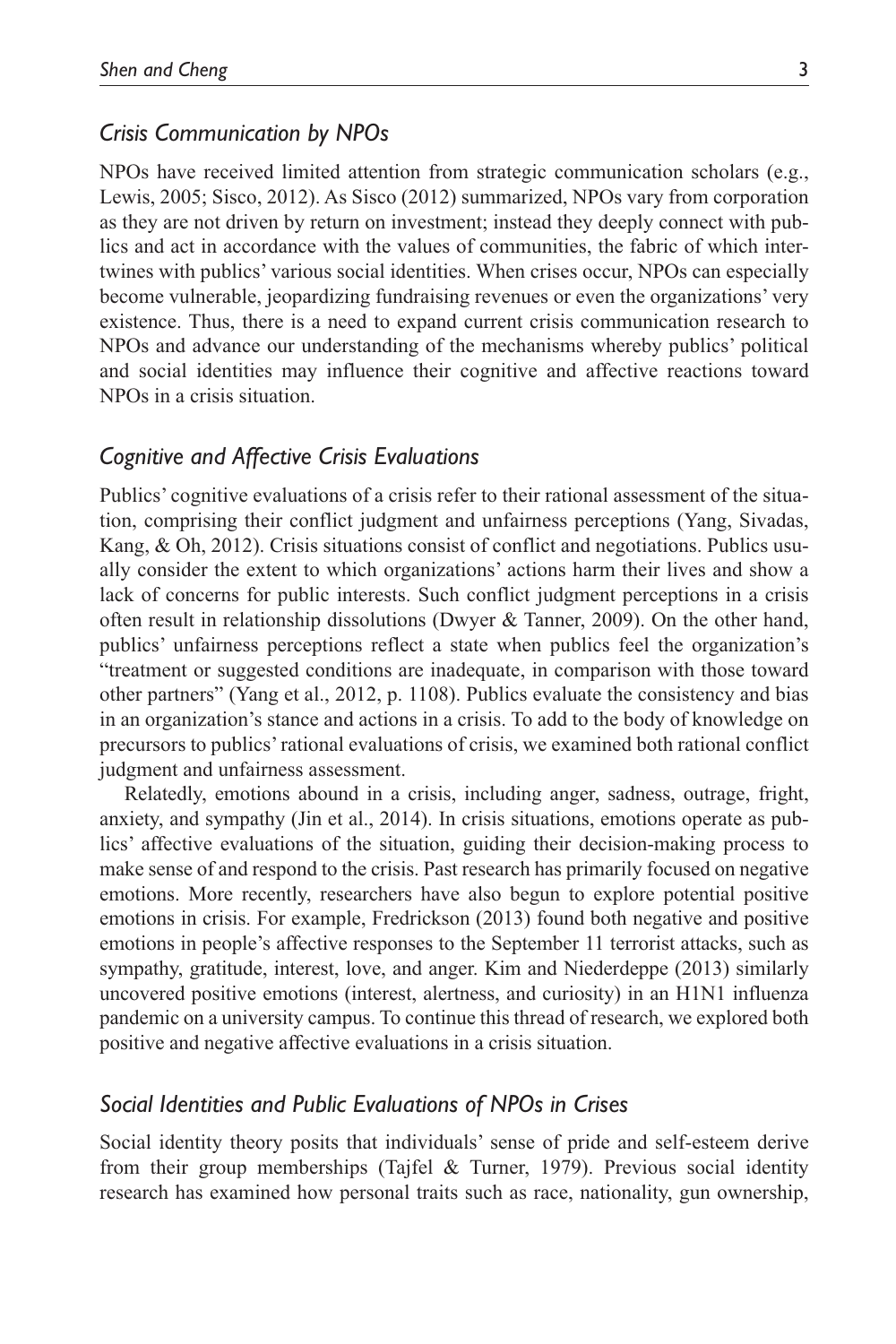and political affiliation constitute group identities (e.g., Borden, 2016). Within a crisis context, the impacts of social identities become more salient in areas such as self-categorization, depersonalization, and identity distancing (Borden, 2016). In the case between the NRA and their publics in the Florida mass shooting, we first identified NRA affiliation as a social identity. As research showed when people identified as being affiliated with a group, the derived self-esteem drove people to believe in-group members and denied negative messages about their group (Tajfel & Turner, 1979). According to social identity theory, one can argue that when publics and the crisisaffected organization shared a common identity, publics could grow more favorable cognitively and affectively toward the organization than they did not share a common identity. This study thus proposed the first set of hypotheses (H1a and H1b):

**H1a:** Those who are affiliated with the NRA (e.g., members only, employees only, donors only, and volunteers only) are less likely to feel emotionally negative toward the organization than those who are not.

**H1b:** Those who are affiliated with the NRA (e.g., members only, employees only, donors only, and volunteers only) are less likely to rationally evaluate the organization in a negative way than those who are not.

More recently, scholars also began a lively debate on the origins of political partisanship, applying the social identity theory to explore the political influence of partisanship (e.g., Huddy & Bankert, 2017). For instance, Huddy and Bankert (2017) found that partisanship as one type of social identity could generate strong emotions among individuals and drive their political engagement. Communication scholars also supported the influence of partisanship on publics in crises (Benoit, 1997). In the case of NRA and its publics, studies showed that the majority of Republicans (61%) in the United States are gun owners and almost 75% Republicans would like to support NRA, according to a Quinnipiac University National Poll (2016); conversely, only 39% Democrats owned guns and most Democrats in the U.S. tend to hold negative perceptions toward the NRA. This research thus considered political partisanship as a social identity and proposed two additional hypotheses.

**H2a:** Those who are Democrats are more likely to feel emotionally negative toward the NRA than those who are Republicans and others.

**H2b:** Those who are Democrats are more likely to rationally evaluate the NRA in a negative way than those who are Republicans and others.

Research also suggested the above-mentioned two types of social identities (i.e., organizational affiliation and political partisanship) might interact with each other. According to a survey in 2017 by the Pew Research Center (Parker, 2017), 77% of gun owners who confirmed their NRA affiliation identified themselves as Republicans, whereas only 20% were Democrats or leaning to Democratic. In contrast, among gun owners who were not affiliated with the NRA, only 58% of them were Republicans and 39% Democrats. Consequently, NRA affiliations were likely related to publics'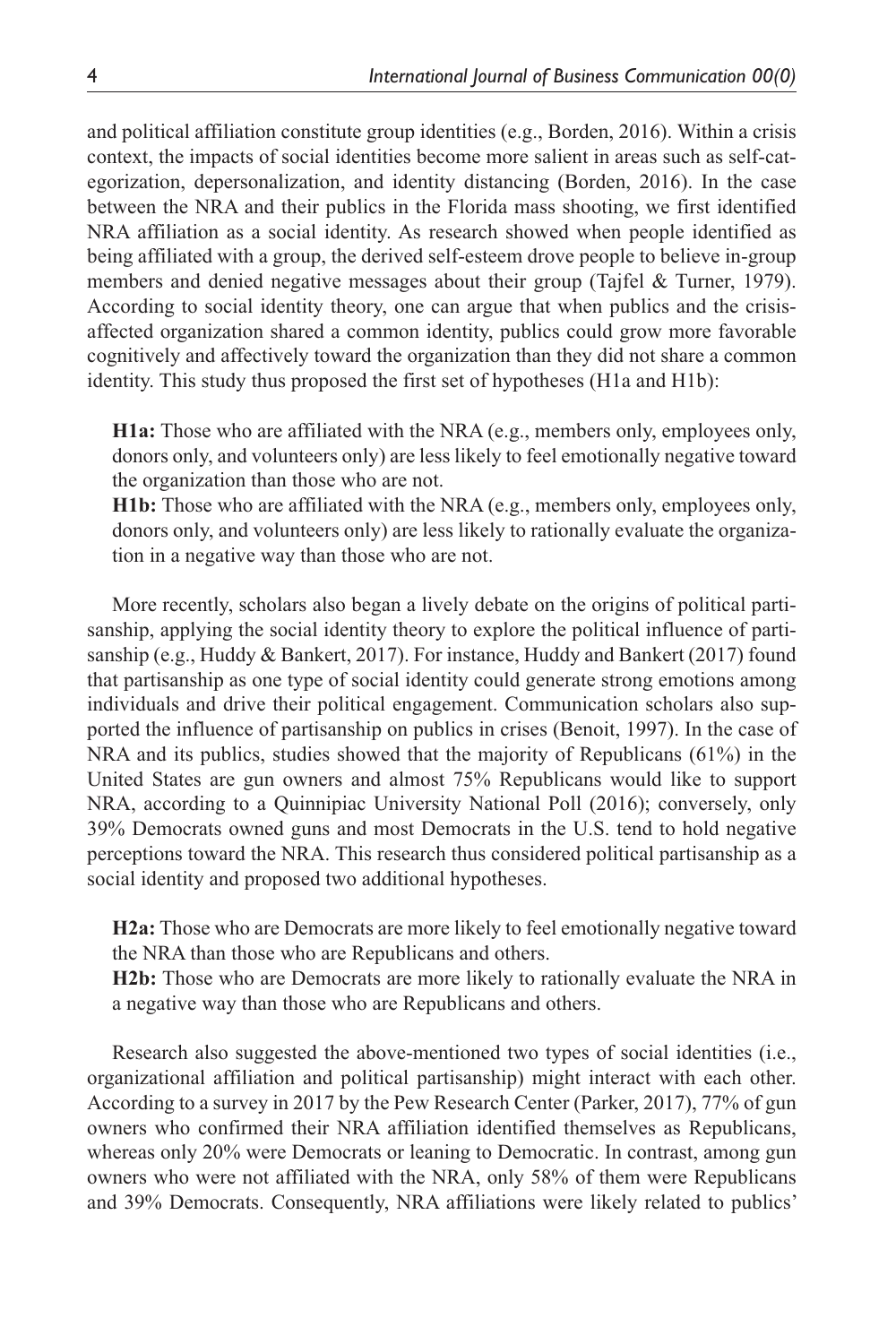political partisanship and their interaction may affect people's cognitive and affective evaluations as well. Thus, we posited the third hypothesis below.

**H3:** Organization affiliation interacts with political partisanship to affect publics' cognitive and affective evaluations, such that non-NRA affiliated Democrats would evaluate the NRA most negatively and NRA-affiliated Republican supporters being the least negative.

### **Method**

### *Data Collection and Sample*

We used the Amazon Mechanical Turk (MTurk) participant pool for online data collection in June, 2018 (*N*=603). Studies have contended that MTurk data are of great quality, especially notably the diversity of demographics indicators, such as age, gender, race, and income (Cheng & Shen, 2020; Ross, Irani, Silberman, Zaldivar, & Tomlinson, 2010). The mean age for our participant pool (53.4% male; 46.6% female) was 36 (*SD* = 12.22). Some participants were not affiliated with the NRA and not supportive of it  $(62.7\%, n=378)$ , in contrast with 51 members  $(8.5\%)$ , 56 employees  $(9.3\%)$ , three donors  $(0.5\%)$ , seven volunteers  $(1.2\%)$ , and 108 non-NRA affiliated members who were supportive of the organization (17.9%). In terms of party affiliation, 45.4% were Democrats (*n*=274), 33.0% were Republicans (*n*=199), and 21.6% others  $(n=130)$ . The majority of participants had at least a college education (67.1%) and were White (64.8%) or Asian (18.4%). Approximately half (49.9%) of the sample earned less than \$50,000.

### *Measures and Analysis*

We used five-point Likert type scales. For affective evaluations, we adopted eight negative emotions items from Jin et al. (2014) and Bunmi, Lohrb, Sawchukc, & Tolind (2007), including fear, anger, and disgust (Cronbach's  $\alpha$ =0.94), and four positive affective evaluation items (Fredrickson, 2013), such as joyful and hopeful (Cronbach's  $\alpha$ =0.91). Regarding cognitive evaluations of the NRA, we revised items from Yang et al. (2012), including five items for conflict judgment (Cronbach's  $\alpha$ =0.88) and three items for unfairness judgment (Cronbach's  $\alpha$ =0.94). To examine individuals' social identities, we used a single question for political party: "Which political party will you support?" with the options of Democrats, Republicans, and others. Organizational affiliation was phrased similarly "please indicate your affiliation with the NRA" with the choices of "member only, employee only, donor only, volunteer only, no affiliation, just a supporter of the NRA, and no affiliation, not a supporter of the NRA." We performed multivariate analysis of variance (MANOVA) to examine the hypothesized main effects and interaction effects among the two identity-related concepts.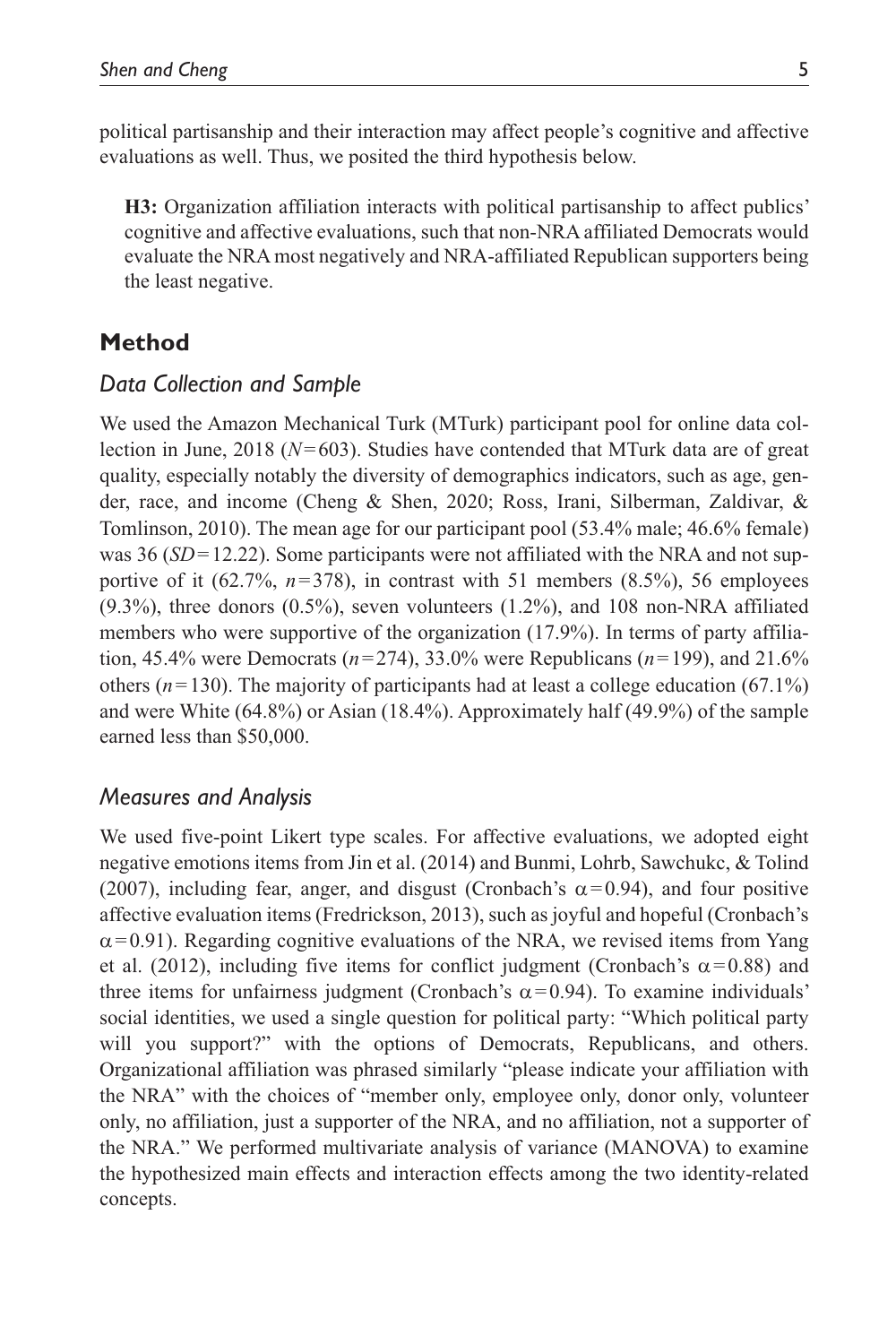### **Results**

### *Descriptive Statistics*

In the wake of the Florida Parkland high school shooting, our participants displayed a range of both negative and positive emotions toward the NRA. They largely felt angry  $(M=3.49, SD=1.49)$  and disgusted  $(M=3.49, SD=1.54)$ , followed by agitated (*M*=3.46, *SD*=1.39), sad (*M*=3.25, *SD*=1.43), anxious (*M*=2.94, *SD*=1.40), fearful (*M*=2.88, *SD*=1.45), afraid (*M*=2.79, *SD*=1.42), and scared (*M*=2.75, *SD*=1.44). They reported low levels of positive emotions, including being interested (*M*=2.65, *SD*=1.46), hopeful (*M*=2.38, *SD*=1.41), grateful (*M*=2.12, *SD*=1.36), and joyful (*M*=2.03, *SD*=1.33). Overall higher levels of negative emotions (*M*=3.13, *SD*=1.22) were observed than positive ones (*M*=2.30, *SD*=1.24). On the rational side, participants leaned toward disagreement with the NRA's actions (*M*=3.31, *SD*=1.09), which were seen as harmful and unjust (*M*=3.03, *SD*=1.15).

### *Hypothesis Testing*

The first hypothesis speculated that those who were affiliated with the NRA were less likely to feel emotionally negative (H1a) and rationally negative (H1b) toward the organization than those who were not. MANOVA results partially supported H1a. The multivariate main effect was significant:  $F_{8, 1182} = 32.28$ ,  $p < .00$ , partial  $\eta^2 = 0.18$ , Wilks' Λ=0.67. Non-NRA affiliated supporters felt the lowest level of negative emotions (*M*=1.87, *SD*=1.10), followed by NRA-affiliated participants (*M*=3.27, *SD*=1.07) and non-NRA affiliated non-supporters (*M*=3.45, *SD*=1.06). The post-hoc pairwise comparisons identified statistically significant differences between the non-NRA affiliated supporters and non-supporters as well as between the NRA-affiliated participants and non-affiliated supporters ( $p < .00$ ), but not the NRA-affiliated participants and the non-affiliated non-supporters  $(p=.20)$ . In terms of positive emotions, NRA-affiliated participants exhibited most positivity (*M*=3.57, *SD*=1.02) than the non-NRA affiliated supporters (*M*=3.11, *SD*=1.10), and non-supporters (*M*=1.67, *SD*=0.84). Follow-up post-hoc analysis further confirmed significant differences among the three groups  $(p < .00)$ .

H1b was supported by the MANOVA results. The non-NRA-affiliated non-supporters perceived most conflict  $(M=3.64, SD=0.84)$ , followed by the NRA-affiliated participants (*M*=3.42, *SD*=1.06), and non-NRA affiliated supporters (*M*=2.03, *SD*=0.96). With respect to rational unfairness evaluation, NRA-affiliated participants were ranked the highest (*M*=3.44, *SD*=1.12), followed by non-NRA affiliated nonsupporters  $(M=3.20, SD=1.02)$  and non-NRA affiliated supporters  $(M=1.98,$ *SD*=0.97). In addition, the univariate test of main effect was significant for both conflict  $F_{2,594}$ =43.69,  $p < .00$ .  $\eta^2$ =0.13; and unfairness  $F_{2,594}$ =18.97,  $p < .00$ .  $\eta^2$ =0.06. Post-hoc analysis found all the pairwise comparisons significant  $(p < .00)$ .

To take a closer and more nuanced look at the different sub-groups of NRAaffiliated participants, we found that employees and donors felt the highest levels of both negative emotions (employees: *M*=3.67, *SD*=0.82; donors: *M*=3.63, *SD*=1.63)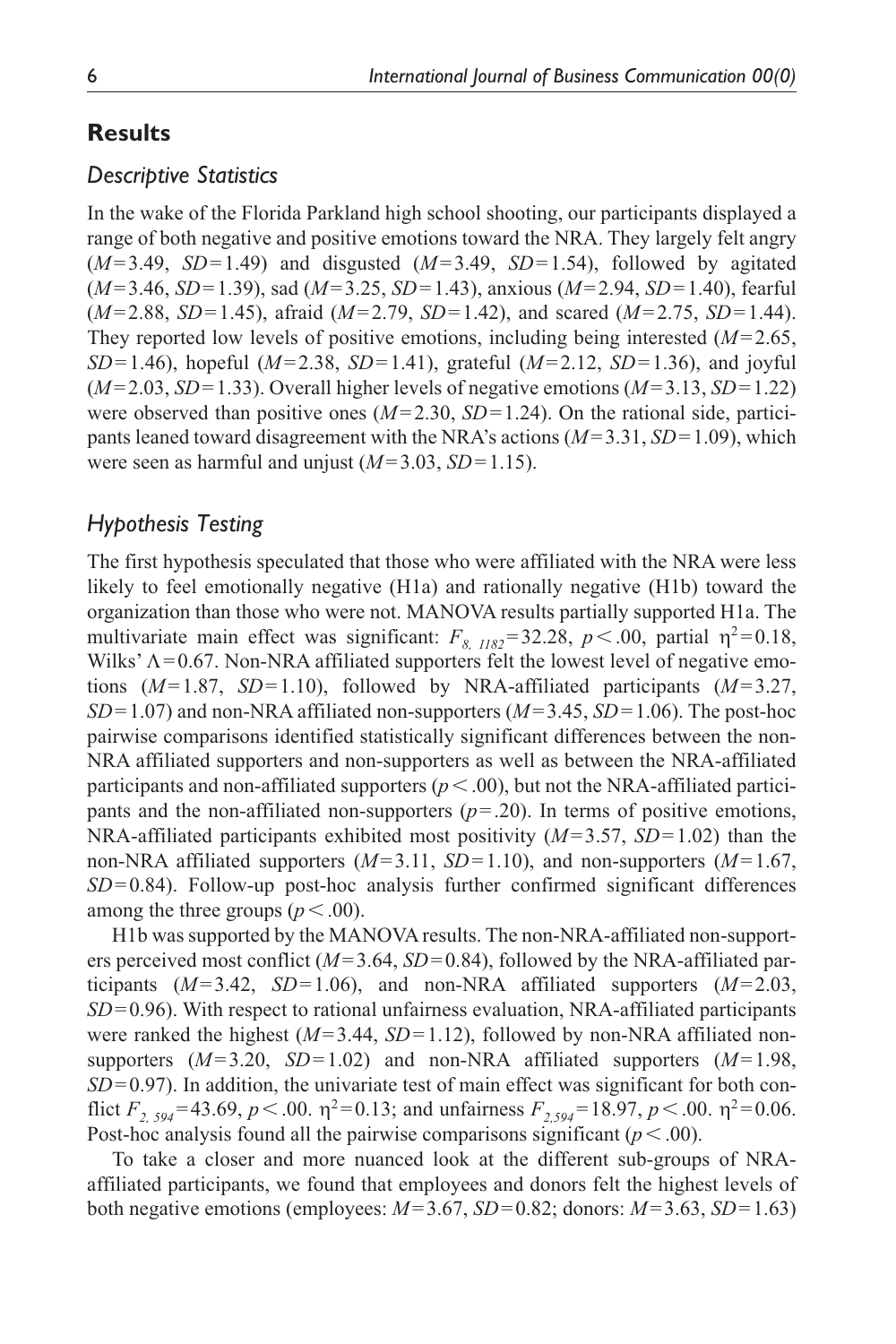and positive emotions (employees: *M*=3.59, *SD*=1.10; donors: *M*=3.59, *SD*=1.10). Volunteers were similarly mixed with negative  $(M=3.25, SD=0.18)$  and positive emotions  $(M=3.18, SD=0.37)$  whereas members appeared to be more emotionally positive  $(M=3.59, SD=1.01)$  than negative  $(M=2.81, SD=1.09)$ . A different pattern emerged with regards to their cognitive evaluation of the NRA's actions after the shooting. Donors reported the highest level of conflict judgment (*M*=3.93, *SD*=0.50) and unfairness evaluation  $(M=4.11, SD=0.84)$ , followed by employees (conflict: *M*=3.73, *SD*=0.82; unfairness: *M*=3.72, *SD*=0.93), members (conflict: *M*=3.12,  $SD=1.25$ ; unfairness:  $M=3.15$ ,  $SD=1.28$ ), and volunteers (conflict:  $M=2.91$ , *SD*=0.64; unfairness: *M*=2.95, *SD*=0.56).

H2 predicted that Democrats would be more likely to feel emotionally (H2a) and rationally negative (H2b) toward the NRA than Republicans and others. MANOVA results yielded support for the hypothesis. The multivariate main effect was significant: *F<sub>8, 1182</sub>*=7.77, *p* <.00, partial  $η$ <sup>2</sup>=0.05, Wilks' Λ=0.90. Follow-up post-hoc analysis showed significant pairwise differences  $(p < .00)$ . Regarding affective evaluations, Democrat supporters felt most negative (*M*=3.67, *SD*=0.92), compared with Republican supporters  $(M=2.51, SD=1.25)$  and others  $(M=2.95, SD=1.22)$ . The univariate main effect was also statistically significant:  $F_{2, 594}$  = 18.53,  $p < .00$ .  $\eta^2$  = 0.06. In light of rational evaluations, similar patterns emerged with Democrat supporters being most negative (conflict:  $M=3.86$ ,  $SD=0.73$ ; unfairness:  $M=3.46$ ,  $SD=0.93$ ), as opposed to Republican advocates (conflict: *M*=2.67, *SD*=1.12; unfairness: *M*=2.59, *SD*=1.22), and others (conflict:  $M=3.11$ ,  $SD=1.07$ ; unfairness:  $M=2.78$ ,  $SD=1.12$ ). The univariate main effect was also significant:  $F_{2, 594} = 8.33$ ,  $p < .00$ .  $\eta^2 = 0.03$ . All the subsequent post-hoc pairwise comparisons were statistically significant  $(p<0.00)$  except between Republicans and others  $(p=.22)$  in terms of their unfairness evaluations.

*Interaction effects.* H3 anticipated that participants' NRA-affiliation would interact with political party to affect their cognitive and affective evaluations, such that non-NRA affiliated Democrats would evaluate the NRA most negatively and NRA-affiliated Republican supporters being the least negative. MANOVA results provided partial support for the hypothesis. The multivariate main effect was borderline significant:  $F_{16, 2376}$ =1.61,  $p$ =.06, partial  $\eta$ <sup>2</sup>=0.01, Wilks'  $\Lambda$ =0.96. A significant univariate interaction effect was observed for negative emotions:  $F_{2, 594}$ =2.34,  $p < .05$ .  $\eta^2$ =0.02; positive emotions:  $F_{2, 594} = 2.39$ ,  $p < .05$ .  $\eta^2 = 0.02$ ; and conflict:  $F_{2, 594} = 2.68$ ,  $p < .00$ .  $η<sup>2</sup>=0.02$ , but not unfairness evaluations: *F<sub>2, 594</sub>*=2.05, *p*=.09.  $η<sup>2</sup>=0.01$ .

### **Discussion**

Situated in the Florida Parkland mass shooting crisis, this study explored publics' cognitive and affective evaluations of the NRA's crisis response simultaneously and tested the impacts of social identities on them. Online survey results based on a nationally representative sample revealed that in the wake of the Florida Parkland high school shooting, our participants displayed a range of both negative and positive emotions toward the NRA, including the primary higher levels of anger and disgust and lower amount of interest and hope. On the rational side, publics considered NRA's actions as harmful and unjust.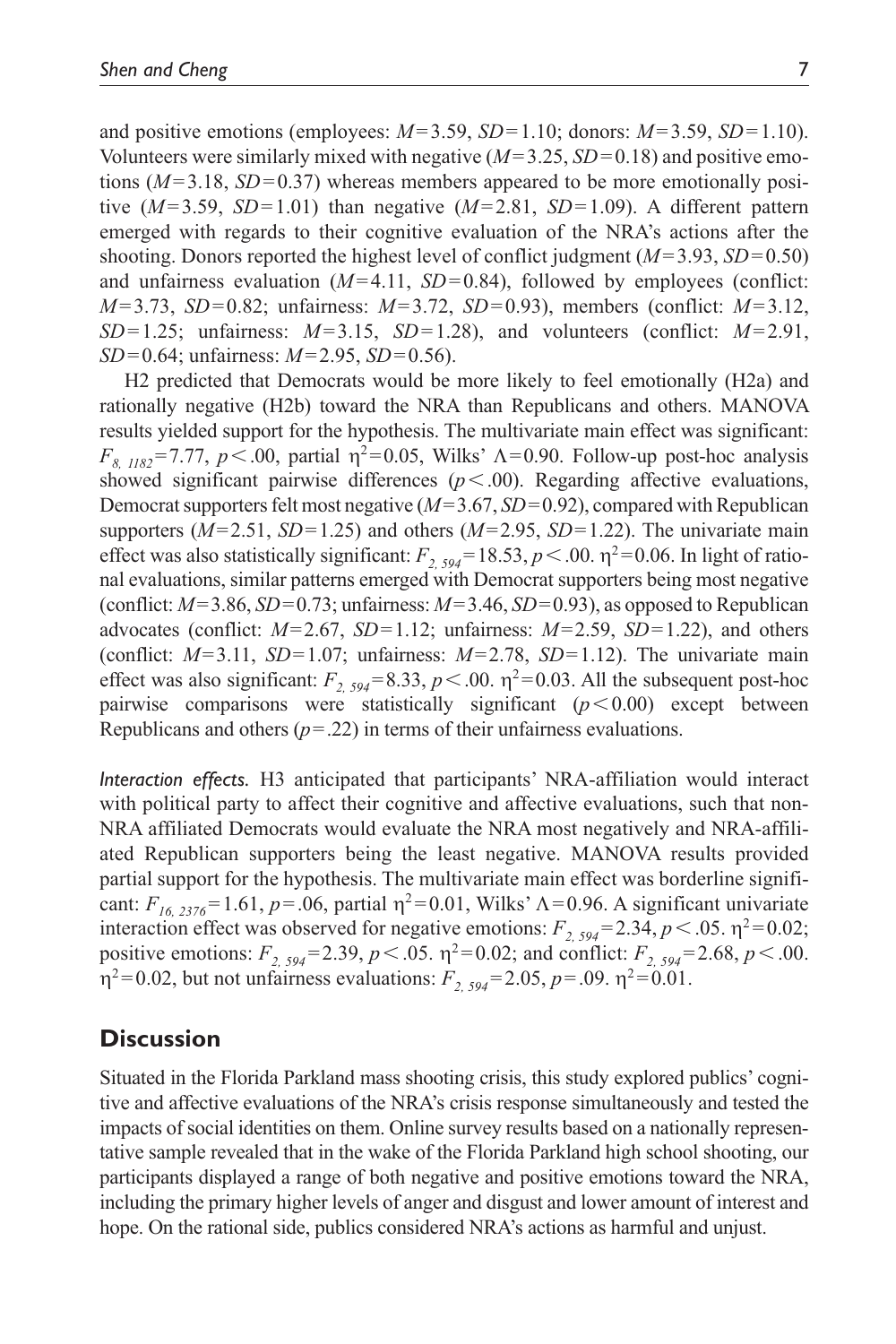#### *Theoretical and Practical Implications*

First, this study adds to the knowledge of NPO organizational communication in a crisis situation, by introducing the social identity theory in crisis communication. NRAaffiliated publics appeared to be more complex than society normally believed to be. There were many shades of gray in their presumably black-and-white social identities. The NRA members, employees, volunteers, and donors sensed more conflict and bias (rationally) as well as outrage yet hope and interest (emotionally) in NRA's actions after the shooting, than non-NRA affiliated participants. This finding suggests that in-group members are even more critical but also supportive of their own affiliated organizations than out-group members, contrary to traditional social identity research (e.g., Borden, 2016). On the other hand, salient social identities such as political partisanship, do clearly set in-group and out-group publics apart. Democrats responded more negatively toward the NRA on both the rational and emotional levels, as opposed to Republicans and others. Political ideals served as a prominent polarizing force.

We thus argue that social identities need not simply categorize NPO publics as ingroup vs. out-group. Depending on the salience of group social identity, one may more aptly conceptualize social identities on an in-vs.-out continuum, fluctuating in accordance to the prominence and strength of the identity. Multiple identities could intensify the impact of each other in a crisis. In addition to the organization's characteristics, such as crisis history (Coombs, 2014), we propose that crisis communication research consider publics' social identities and the ways in which different identities multiply to affect their judgment of an organization's crisis response. Such inquiries will further illuminate the complex web of power relations in and out of an NPO and presents opportunities to communication professionals seeking to respond to a major crisis, but also particularly add to the body of knowledge on NPOs in crisis with respect to the ideological context in which they operate (Lewis, 2005; Svensson, 2009).

Second, our study highlights the value of understanding publics' rational as well as emotional evaluations of involved organizations' crisis response, which are subject to the influence of their social identities. This finding adds to the body of knowledge on organizational communication in crisis situations, from the publics' perspective (Cheng, Shen, & Jiang, 2020). More research is needed to factor social identities as well as cognitive and affective evaluations into the selection of crisis response strategies. Certain identities may be particularly salient for some NPOs. Our study marks the starting point of a line of research for NPOs to best understand the lived experiences of their publics, cognitively, affectively, socially, and ideologically (Lewis, 2005; Svensson, 2009).

Lastly, our research sheds light on NPOs in crisis situations. NPOs are run in fundamentally different ways from corporations. Answering the call for more research NPOs (Sisco, 2012), we shifted the focus to NPO publics and discovered variations in their cognitive and affective evaluations of the NRA's actions. Employees and donors felt more negativity and positivity in their rational and emotional assessment, than volunteers and members. While factoring in publics' responses, NPO crisis managers need to strategically cater to the varying needs of different strategic publics, including both in-group advocates and out-group opponents.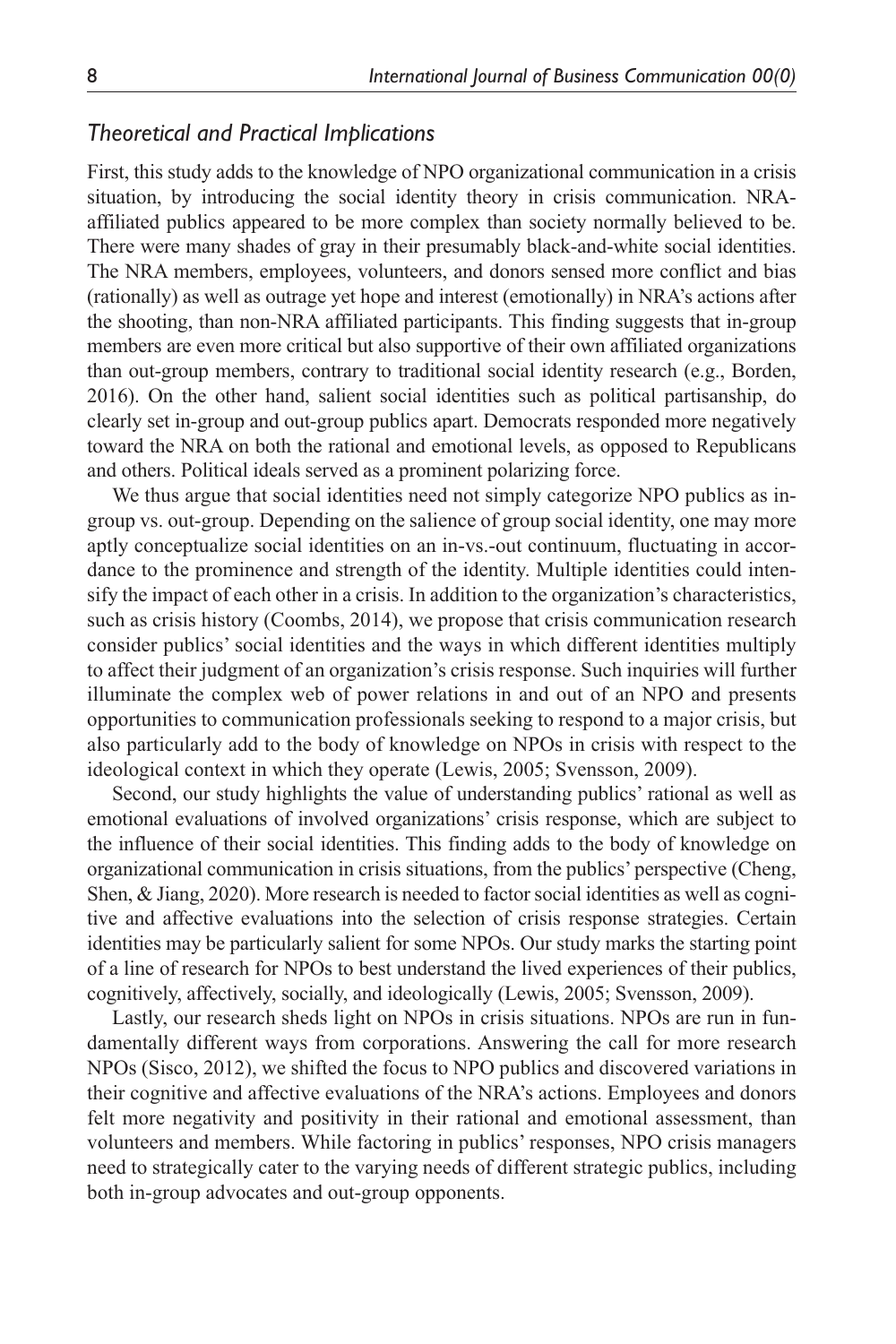### *Limitations and Future Research*

Our study has a few limitations. First, we only examined two social identities. Other prominent social identities such as race can be assessed in future studies. It will be an interesting avenue of research to further test the ways in which different social identities intersect with each other in publics' crisis evaluations. Also, we chose an online survey method. Future research may add different methods, including interviews, participant observations, as well as experiments.

#### **Author Note**

This manuscript is original and is not under consideration or published elsewhere.

#### **Declaration of Conflicting Interests**

The author(s) declared no potential conflicts of interest with respect to the research, authorship, and/or publication of this article.

#### **Funding**

The author(s) received no financial support for the research, authorship, and/or publication of this article.

#### **ORCID iD**

Hongmei Shen **b** <https://orcid.org/0000-0003-0630-2408>

#### **References**

- Benoit, W. (1997). Image repair discourse and crisis communication. *Public Relations Review*, *23*(2), 177–186.
- Borden, J. (2016). Effects of national identity in transnational crises: Implications of social identity theory for attribution and crisis communications. *International Journal of Communication*, *10*, 377–397.
- Bunmi, O. O., Lohrb, M. J., Sawchukc, N. C., & Tolind, F. D. (2007). Multimodal assessment of disgust in contamination-related obsessive-compulsive disorder. *Behaviour Research and Therapy*, *45*, 263–276. <https://doi.org/doi:10.1016/j.brat.2006.03.004>.
- Cheng, Y., & Shen, H. M. (2020). United airlines crisis from the stakeholder perspective: Exploring customers' ethical judgment, trust and distrust, and behavioral intentions. *Public Relations Review*, *46*(2), 1–9. [https://doi.org/10.1016/j.pubrev.2020.101908.](https://doi.org/10.1016/j.pubrev.2020.101908)
- Cheng Y., Shen, H. M., & Jiang, Q. L. (2020). Corporate dialogue in crises of China: Examining dialogic strategies and communicative outcomes in a child abuse scandal. *Public Relations Review*, *46*(1), 1–9. [https://doi.org/10.1016/j.pubrev.2019.101816.](https://doi.org/10.1016/j.pubrev.2019.101816)
- Coombs, W. T. (2014). *Crisis management and communications*. [http://www.instituteforpr.org/](http://www.instituteforpr.org/crisis-management-communications/) [crisis-management-communications/](http://www.instituteforpr.org/crisis-management-communications/)
- Dwyer, F. R., & Tanner, J. (2009). *Business marketing: Connecting strategy, relationships, and learning*. McGraw-Hill/Irwin.
- Fredrickson, L. B. (2013). Positive emotions broaden and build. In P. Devine & A. Plant (Eds.), *Advances in experimental social psychology* (Vol. 47, pp. 1–53). Academic Press.